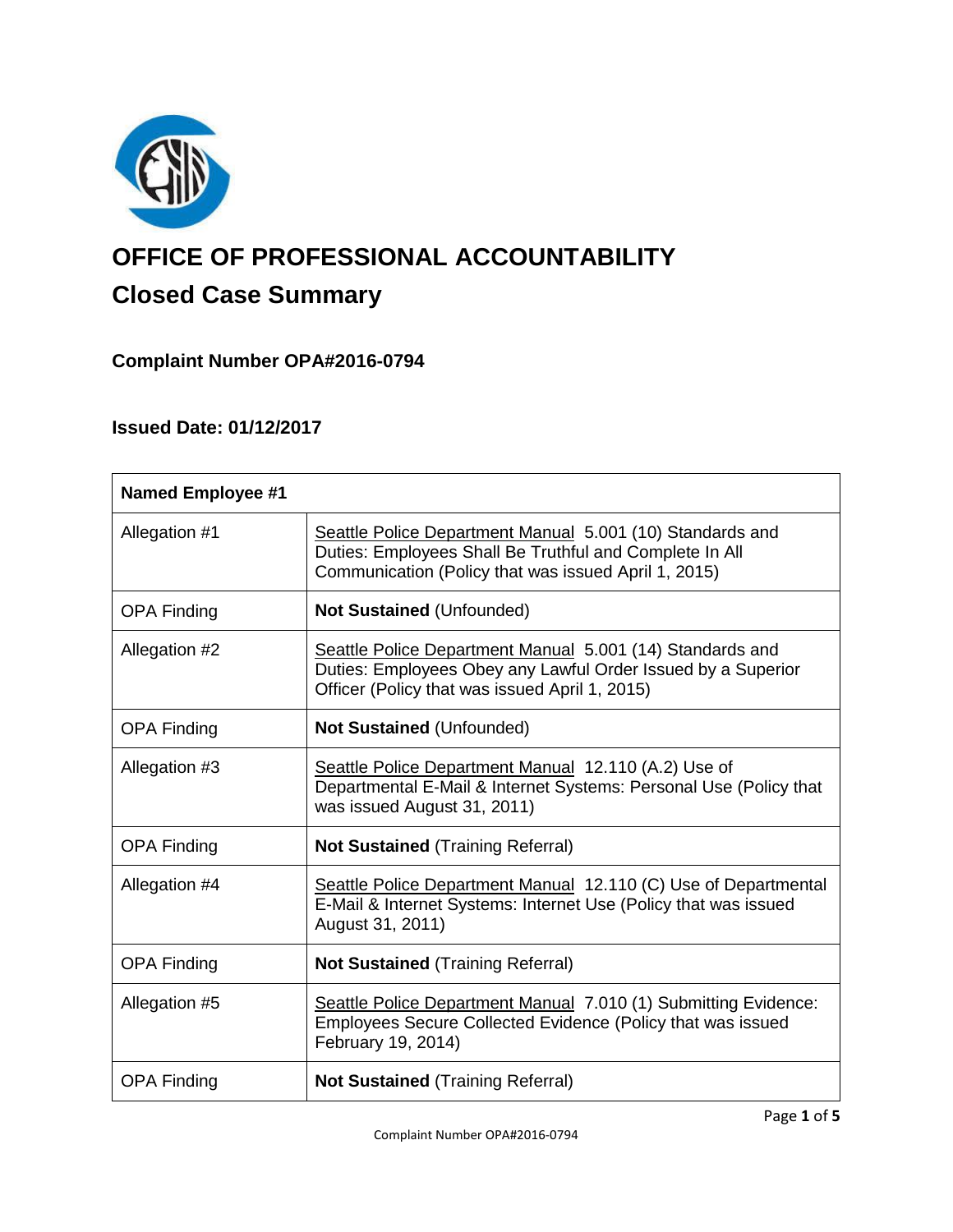| Allegation #6           | Seattle Police Department Manual 7.010 (2) Submitting Evidence:<br>Employees Document Evidence Collection (Policy that was issued<br>February 19, 2014) |
|-------------------------|---------------------------------------------------------------------------------------------------------------------------------------------------------|
| <b>OPA Finding</b>      | <b>Not Sustained (Training Referral)</b>                                                                                                                |
| <b>Final Discipline</b> | N/A                                                                                                                                                     |

#### **INCIDENT SYNOPSIS**

The Named Employee was working as the Desk Clerk at a Precinct.

#### **COMPLAINT**

The complainant, a supervisor within the Department, alleged that the Named Employee was insubordinate and dishonest regarding his assignments and duties when working as the Desk Clerk, when he failed to properly record evidence and was seen on social media web sites during working hours.

#### **INVESTIGATION**

The OPA investigation included the following actions:

- 1. Review of the complaint memo
- 2. Search for and review of all relevant records and other evidence
- 3. Interviews of SPD employees

#### **ANALYSIS AND CONCLUSION**

The complainant alleged that the Named Employee was dishonest in his verbal communications in the following ways:

1. The complainant alleged the Named Employee had been untruthful when he told her that a second officer (Officer #2) had been the one to interact with a person who dropped found property off at the Precinct and that Officer #2 told the Named Employee that he (Officer #2) would handle the paperwork for the property. The complainant based her conclusion of dishonesty on a conversation she and an Acting Sergeant had with Officer #2 later the same day in which Officer #2 denied having agreed to handle the found property. When OPA interviewed Officer #2, he did not recall having such a conversation. Officer #2 told OPA that, by the time he got back to the Precinct, the Acting Sergeant had already gone home. Officer #2 also told OPA he had said earlier to the Acting Sergeant on the phone that he was annoyed at being asked to handle the property because he had thought the Named Employee was going to do that.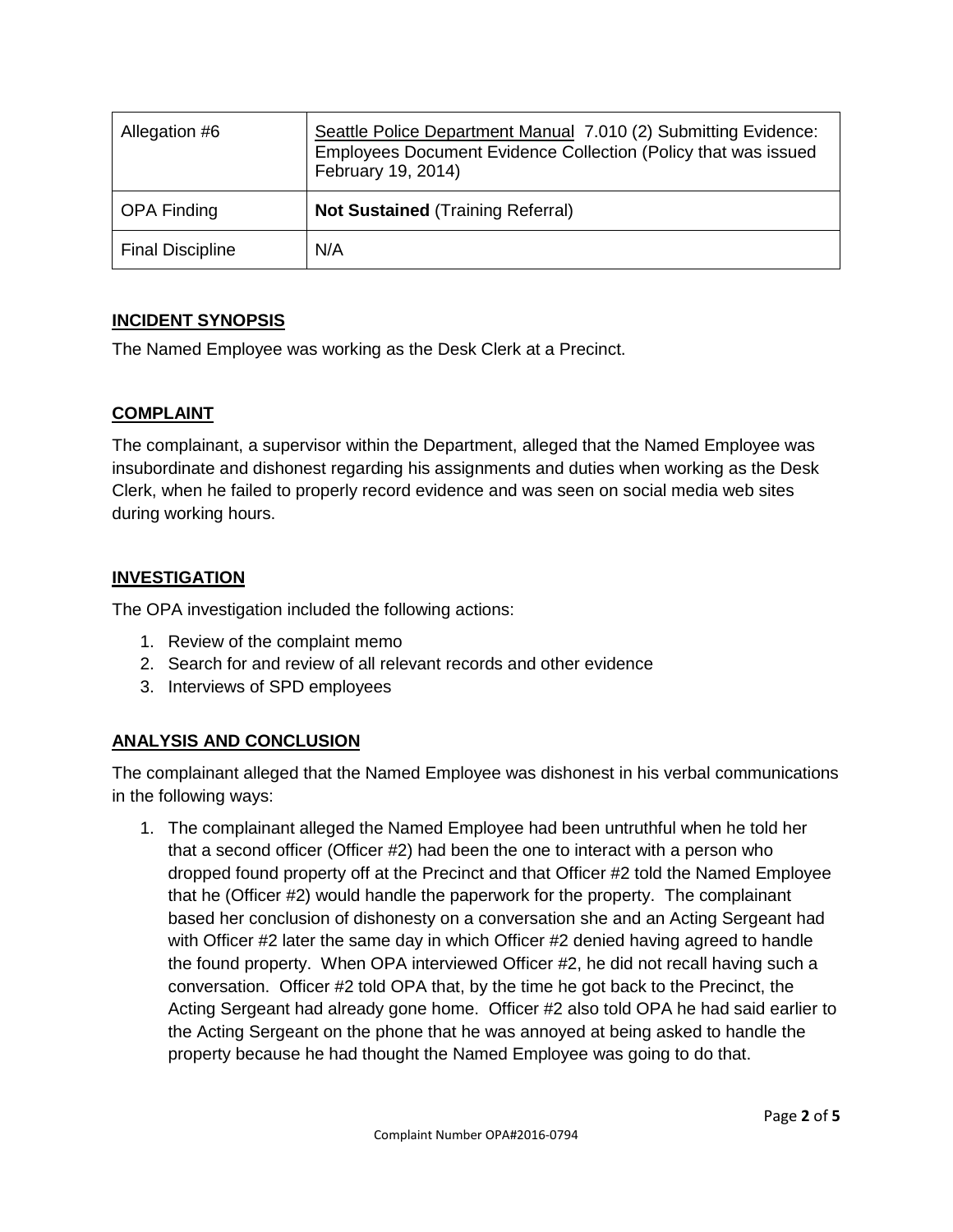- 2. The complainant alleged the Named Employee was dishonest when he told a third officer (Officer #3), who replaced him as Desk Clerk, that he (the Named Employee) would take care of handling a found wallet the next day. The complainant based her conclusion of dishonesty on her recollection of what Officer #3 told her and her own knowledge that the Named Employee had earlier in the same shift asked and received permission to take the next day off work. The Named Employee told OPA he had a conversation with Officer #3 about the wallet, but only about putting his (the Named Employee's) name on the wallet at the request of Officer #3. The Named Employee told OPA he had told Officer #3 he would take care of the wallet the next day, hoping to have heard back by then from the owner for whom the Named Employee had left a voicemail message. The Named Employee also told OPA he had received permission to take the following day off work. The Named Employee addressed the apparent contradiction about what he was going to do the next day by explaining he meant the next day at work.
- 3. The complainant alleged the Named Employee was dishonest when he (the Named Employee) told another Sergeant that he (the Named Employee) had taken care of the found property. According to a written statement from the other Sergeant, this statement was made during a conversation in the Precinct locker room right before the Named Employee went home. The complainant alleged that this statement was untrue because the Named Employee had not taken care of the wallet by placing it into evidence, but had instead left it in a desk drawer. The Named Employee told OPA he could not recall specifics about the locker room conversation with the other Sergeant, but he may have meant that he had taken care of the wallet by leaving a voice mail for the owner and waiting for a call back.

There was insufficient evidence to find that the Named Employee knowingly made false statements to the complainant, Officer #3, or the other Sergeant. There was enough imprecise use of language, differing memories and conflicting accounts to make it impossible to prove at either a clear and convincing level or even by a preponderance of the evidence.

The complainant alleged the Named Employee failed to follow her order to properly package and document the wallet and found property left at the Precinct front desk. The complainant said in her statement she gave this order through another officer (Officer #3) and specifically directed the Named Employee to take care of these items himself before he left work that day. The complainant alleged the Named Employee failed to follow this command. The preponderance of the evidence from the OPA investigation showed that Officer #3 did not relay this order to the Named Employee because he later saw that the wallet was gone from the desk and arrangements had been made to properly dispose of the found property.

There was no evidence from this investigation that the Named Employee used the SPD internet or electronic communications system for any prohibited purpose. Similarly, no evidence was discovered to support the allegation the Named Employee's personal use of the SPD system was excessive as judged by the expectations of his supervisors and the past practice of that Precinct. Nonetheless, the Named Employee should be reminded of his primary duty to perform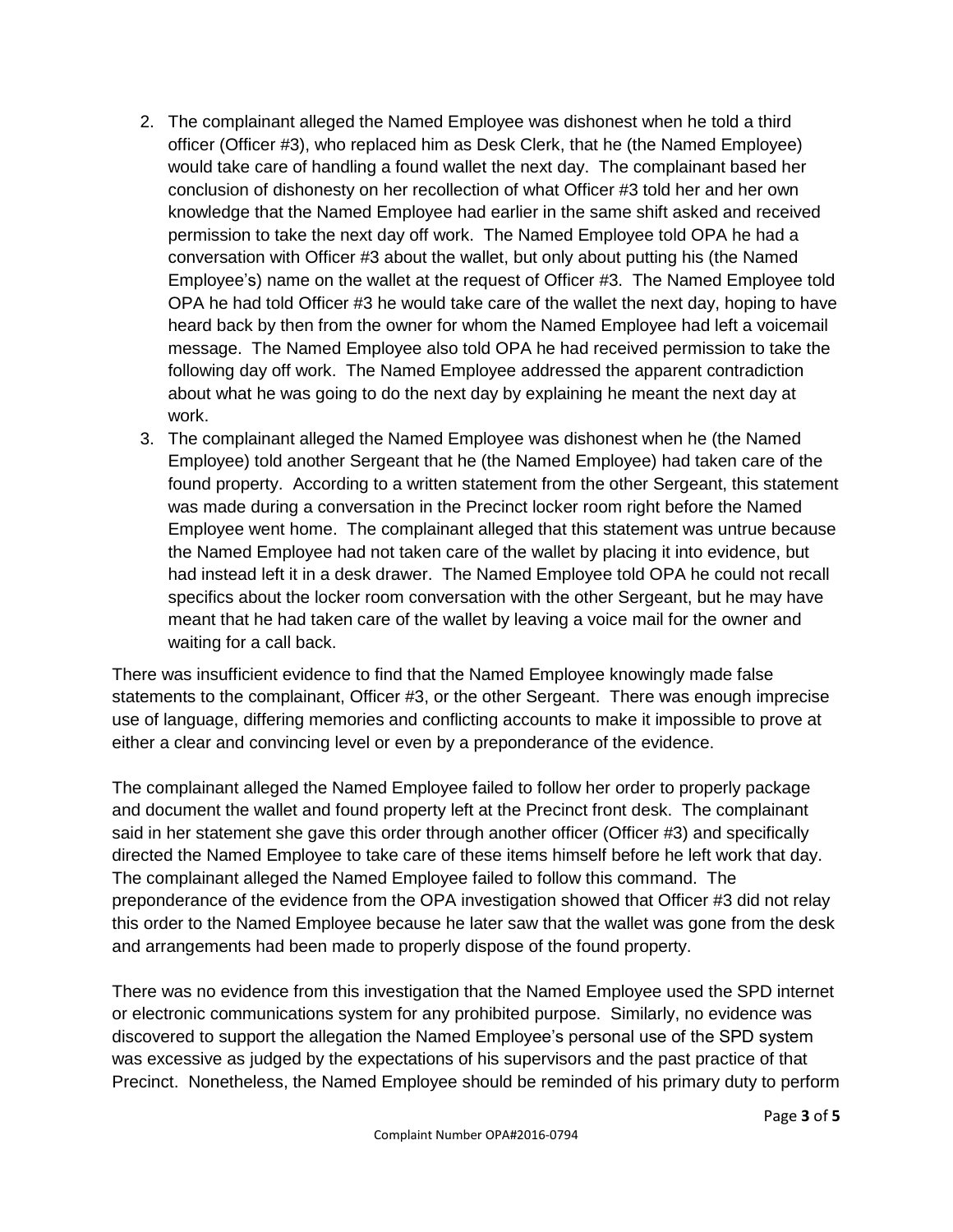the tasks assigned to him and to limit his personal and non-work-related use of the SPD computer and internet system.

With respect to the found property dropped off at the Precinct front desk, the preponderance of the evidence was not conclusive regarding whose responsibility it was to handle the packaging and documentation of this property. The evidence was clear, however, that the Named Employee arranged for Officer #2 to handle the property, albeit without consulting directly with Officer #2. Regarding the found wallet that was turned in at the front desk, the Named Employee told OPA that he was taking steps to return the wallet to its owner. The Named Employee stated he intended to follow up on those efforts when he next worked. It is an accepted practice to make reasonable efforts to locate the owner of found property and arrange for its return before submitting an item into evidence as found property. The actions of the Named Employee were consistent with this practice. However, some evidence from this investigation suggested that the Named Employee's actions could have been seen as an effort to avoid work.

## **FINDINGS**

### **Named Employee #1**

#### Allegation #1

There was insufficient evidence to find that the Named Employee knowingly made false statements. Therefore a finding of **Not Sustained** (Unfounded) was issued for *Standards and Duties: Employees Shall Be Truthful and Complete In All Communication.*

#### Allegation #2

There was no evidence that the Named Employee received the order from the complainant. Therefore a finding of **Not Sustained** (Unfounded) was issued for *Standards and Duties: Employees Obey any Lawful Order Issued by a Superior Officer.*

#### Allegation #3 and #4

The Named Employee should be reminded of his primary duty to perform the tasks assigned to him and to limit his personal and non-work-related use of the SPD computer and internet system. Therefore a finding of **Not Sustained** (Training Referral) was issued for *Use of Departmental E-Mail & Internet Systems: Personal Use* and *Use of Departmental E-Mail & Internet Systems: Internet Use.*

**Required Training:** The Named Employee's supervisor should remind the Named Employee of his primary duty to perform the tasks assigned to him and to limit his personal and non-workrelated use of the SPD computer and internet system. It should be made very clear to the Named Employee that his primary duty as Desk Clerk is to serve the members of the public who come to the precinct, and to provide support to his fellow officers in the field. These duties do not include non-work-related activities on the internet, regardless of whether this is done on a SPD or a personal internet device.